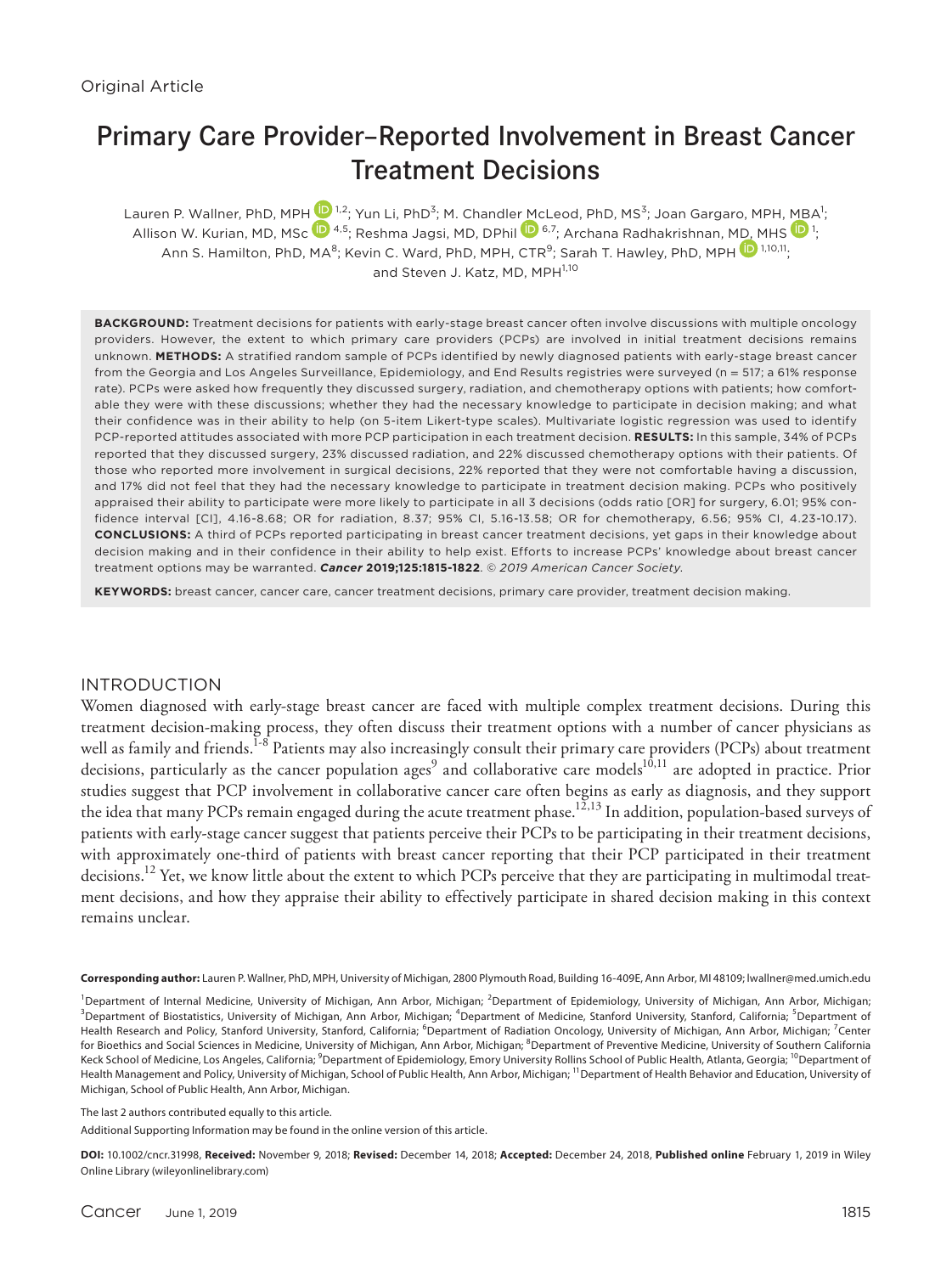Therefore, the goals of this study were to evaluate to what extent PCPs report that they participate in surgical, radiation, and chemotherapy decisions for early-stage breast cancer and to characterize PCPs' perspectives on their ability to participate in these decisions. We also examined whether PCPs' appraisal of their ability to participate in these decisions was associated with their participation in treatment decision making. Finally, we explored whether the PCP-reported level of involvement in the 3 treatment decisions was concordant with patients' reports of their PCPs' involvement in their treatment decisions.

## MATERIALS AND METHODS

## *Study Population*

The Individualized Cancer Care (iCanCare) study is a large, population-based survey study of women with early-stage breast cancer and their providers; it has been described previously.<sup>14-16</sup> We identified and accrued women aged 20 to 79 years with newly diagnosed early-stage breast cancer (stages I and II) as reported to the Surveillance, Epidemiology, and End Results (SEER) registries of Georgia and Los Angeles County, California, from 2013 to 2015  $(n = 5080; a$ 70% response rate).

Women who participated in the iCanCare study were asked to identify via survey their attending physicians, including their PCPs. Participants identified 2946 unique PCPs. PCPs were considered to be ineligible if they were of a different specialty, were unable to be located, were retired, or were deceased  $(n = 150)$ . A stratified sample of eligible PCPs were then surveyed about their experiences in caring for patients with breast cancer. High-volume PCPs (identified by more than 1 patient in the iCanCare study;  $n = 618$ ) were first selected for inclusion, and then a 10% random sample of low-volume PCPs (identified by only 1 patient in  $iCanCare; n = 234)$  were selected for inclusion. Survey packets contained the PCP survey, a \$40 incentive, a study brochure, an introductory letter, a prestamped return envelope, and informed consent information (physicians were not required to sign and return it with the completed survey). To encourage responses, we provided a \$40 cash incentive and again used a modified Dillman approach by including reminders to nonrespondents. Of the 852 eligible PCPs who were mailed surveys, 518 completed them, and this resulted in a 60.8% response rate. Included in this analysis were 517 PCPs who were linked to 1077 eligible patients in the iCanCare patient sample. This study was approved by the University of Michigan institutional review board and the state and institution institutional review boards of the SEER registries.

## *Measures*

Questionnaire content was developed on the basis of our prior work, $12,16$  a literature review, and a conceptual framework hypothesizing that PCP involvement leads to improved primary care quality. We used standard techniques to assess content validity, including a systematic review by design experts, cognitive pretesting with clinicians, and pilot studies in selected clinician populations.

## PCP-reported level of involvement in treatment decision making

We ascertained the PCP-reported level of involvement in treatment decision making by asking the respondent PCPs how often they discussed 1) which type of surgery a patient should have, 2) whether or not a patient should have radiation therapy, and 3) whether or not a patient should have chemotherapy. Response categories included *never* to *always* (on a 5-point Likert-type scale), and they were categorized into *more involvement* (sometimes, often, or always) or *less involvement* (rarely or never) for each of the 3 treatment modalities (surgery, radiation, and chemotherapy).

## PCP-reported ability to participate in treatment decision making

We then ascertained PCPs' ability to participate in treatment decision making by asking respondent PCPs how comfortable they were in discussing specific breast cancer treatments (surgery, radiation, and chemotherapy), with the response options ranging from *not at all comfortable* to *extremely comfortable* (on 5-point Likert-type scales). We also asked participants whether they had the knowledge necessary to participate in treatment decision making and whether they were confident in their ability to help patients with treatment-related decision making, with the response options for both ranging from *strongly disagree* to *strongly agree* on 5-point Likert-type scales. An overall score of PCPs' ability to participate was then created with the mean responses to the 3 items, with higher scores reflecting a more positive appraisal for each specific treatment decision (surgery, radiation, and chemotherapy).

## PCP-reported characteristics

The PCP-reported covariates in this analysis included demographic and practice factors. Demographic char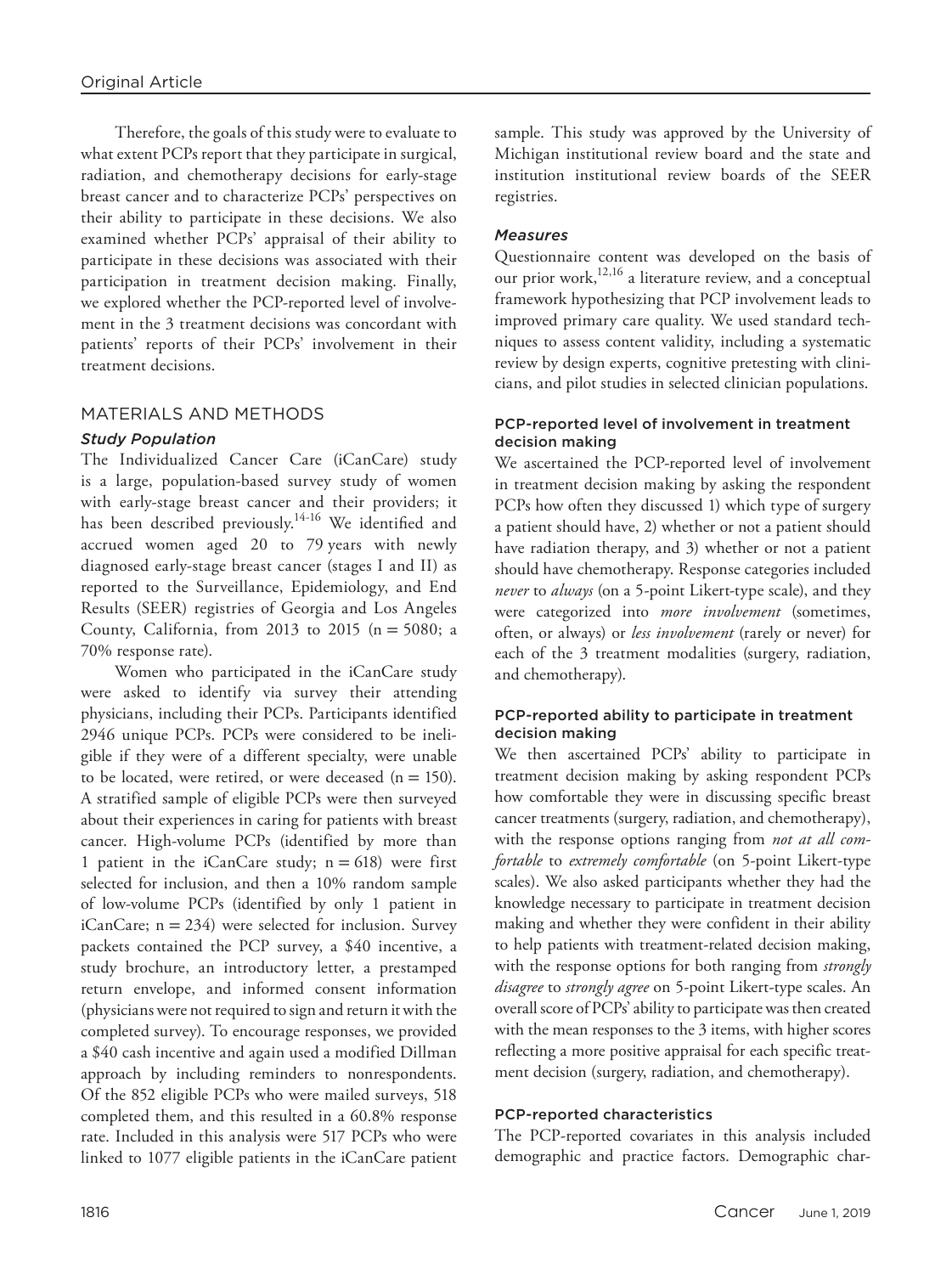acteristics collected via survey included the age at survey (in 10-year increments), sex (male or female), and race (white, black, Hispanic, Asian, or other/unknown). Practice characteristics included the specialty (general/ internal medicine, family medicine, obstetrics/gynecology, or other), breast cancer volume (patients per year), and practice type (physician practice vs other practice type).

#### *Statistical Analyses*

We first evaluated the overall proportion of PCPs who reported being more involved versus less involved in surgical, radiation, and chemotherapy decisions among the respondent PCPs. The bivariate associations of PCP-reported characteristics with PCP-reported involvement in surgery, radiation, and chemotherapy decisions were then evaluated in the PCP sample with 2-sided *t* tests and chi-square tests where appropriate. The bivariate associations between PCP-reported scores of their ability to participate in treatment decision making and PCP-reported involvement in surgical, radiation, and chemotherapy decisions were examined with 2-sided *t* tests. Multivariate logistic regression was then used to characterize the association between the PCP-reported ability to participate in treatment decision making and PCP involvement in the 3 treatment decisions with 3 separate models, which were adjusted for age, race, patients with breast cancer per year, practice type, and SEER site. All multivariate analyses incorporated weights to account for differential probabilities of survey responses across characteristics of these PCPs.

Using the linked PCP-patient data set (517 PCPs linked to 1077 patients), we then explored whether the PCP-reported level of involvement in the 3 treatment decisions was associated with patient reports of PCP involvement in their treatment decisions. All analyses were performed with SAS 9.4 (SAS Institute, Cary, North Carolina), and *P* < .05 was considered statistically significant.

## RESULTS

Overall, 34% of the respondent PCPs reported more involvement (somewhat, often, or always) in surgical treatment decisions of their patients with breast cancer rather than less involvement (never or rarely). Approximately one-quarter reported more involvement in radiation decisions (23%) and chemotherapy decisions (22%; Fig. 1).



**Figure 1.** Distributions of PCP-reported involvement (more vs less) in surgery, radiation, and chemotherapy decisions (n = 517). PCP-reported involvement was defined as *more involvement* (sometimes, often, or always) or *less involvement* (rarely or never) for each of the 3 treatment modalities (surgery, radiation, and chemotherapy). Respondents were asked how often they discussed the following: 1) which type of surgery a patient should have, 2) whether or not a patient should have radiation therapy, and 3) whether or not a patient should have chemotherapy. Response categories ranged from *never* to *always* (on a 5-point Likert-type scale). PCP indicates primary care provider.

Table 1 displays the distribution of more PCP involvement in surgery, radiation, and chemotherapy decisions by levels of PCP-reported demographic and practice characteristics. The median age at survey was greater among PCPs who reported more involvement in the treatment decisions across all 3 treatment types (all *P* values <.01). PCP-reported race was significantly associated with PCP-reported involvement in surgery and radiation decisions, with nonwhite PCPs composing a greater proportion of those who reported more involvement versus less involvement in surgery (39.6% vs 32.7%; *P* < .01), radiation (45.1% vs 32.3%; *P* = 02), and chemotherapy decisions (44.3% vs 32.7%; *P* = .03). PCPs in private practice (vs other practice types) composed a greater proportion of those who reported more involvement in surgery  $(75.0\% \text{ vs } 63.8\%; P = .01)$ , radiation (78.0 vs  $64.5\%$ ;  $P < .01$ ), and chemotherapy decisions (75.5% vs 64.3%;  $P = .05$ ) in comparison with those who reported less involvement in these decisions. A higher breast cancer volume was also significantly associated with more PCP involvement in radiation and chemotherapy decisions (both *P* values = .02). Medical specialty and PCP sex were not found to be associated with the extent of PCP involvement in any of the 3 treatment decisions (Table 1).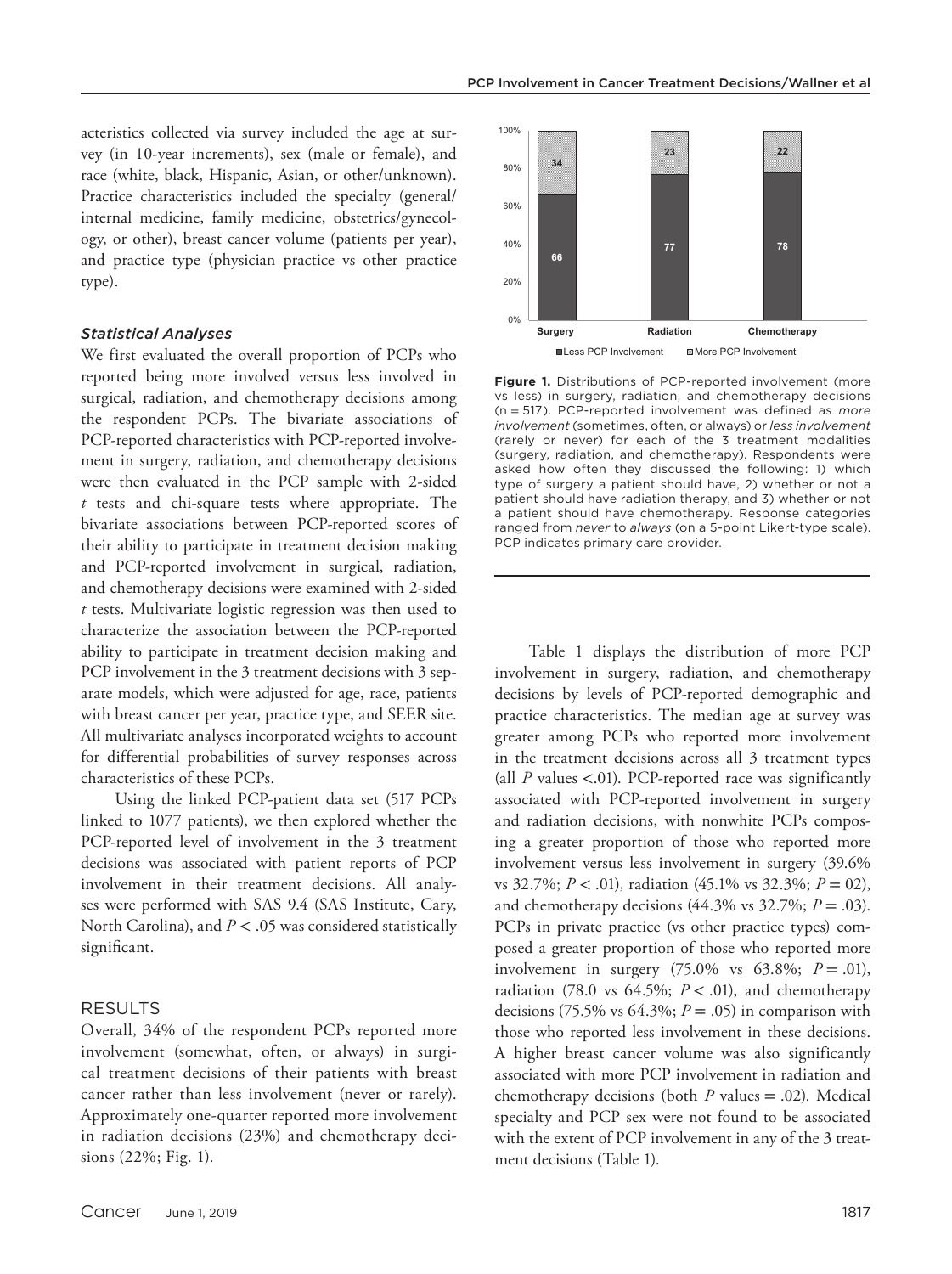| <b>PCP Characteristic</b>    | <b>Surgery Decision</b> |                     |              | <b>Radiation Decision</b> |                     |                | Chemotherapy Decision |                     |                |
|------------------------------|-------------------------|---------------------|--------------|---------------------------|---------------------|----------------|-----------------------|---------------------|----------------|
|                              | Less<br>Involvement     | More<br>Involvement | $\mathsf{P}$ | Less<br>Involvement       | More<br>Involvement | $\overline{P}$ | Less<br>Involvement   | More<br>Involvement | $\overline{P}$ |
| PCP age, mean (SE), y        | 52.7(0.5)               | 55.9(0.8)           | < .01        | 53.0(0.5)                 | 56.6(1.0)           | < .01          | 53.1(0.5)             | 56.2(1.0)           | < .01          |
| PCP sex, No. (%)             |                         |                     | .19          |                           |                     | .85            |                       |                     | .54            |
| Male                         | 181 (57.3)              | 83 (50.9)           |              | 205 (55.3)                | 58 (54.2)           |                | 203 (54.3)            | 60 (57.7)           |                |
| Female                       | 135 (42.7)              | 80 (49.1)           |              | 166 (44.7)                | 49 (45.8)           |                | 171 (45.7)            | 44 (42.3)           |                |
| PCP race/ethnicity,          |                         |                     | .14          |                           |                     | .02            |                       |                     | .03            |
| No. (%)                      |                         |                     |              |                           |                     |                |                       |                     |                |
| White                        | 202 (67.3)              | 93 (60.4)           |              | 239 (67.7)                | 56 (54.9)           |                | 241 (67.3)            | 54 (55.7)           |                |
| Nonwhite                     | 98 (32.7)               | 61 (39.6)           |              | 114 (32.3)                | 46 (45.1)           |                | 117 (32.7)            | 43 (44.3)           |                |
| Breast cancer volume,        |                         |                     | .08          |                           |                     | .02            |                       |                     | .02            |
| No. (%)                      |                         |                     |              |                           |                     |                |                       |                     |                |
| $\leq 10$ /y                 | 280 (89.5)              | 134 (83.8)          |              | 330 (89.4)                | 84 (80.8)           |                | 335 (89.3)            | 79 (80.6)           |                |
| $\geq$ 11/y                  | 33 (10.5)               | 26 (16.2)           |              | 39 (10.6)                 | 20 (19.2)           |                | 40 (10.7)             | 19 (19.4)           |                |
| Practice type, No. (%)       |                         |                     | .01          |                           |                     | < .01          |                       |                     | .05            |
| Physician practice           | 203 (63.8)              | 123 (75.0)          |              | 240 (64.5)                | 85 (78.0)           |                | 245 (64.3)            | 80 (75.5)           |                |
| Other practice type          | 115 (36.2)              | 41 (25.0)           |              | 132 (35.5)                | 24 (22.0)           |                | 130 (34.7)            | 26 (24.5)           |                |
| Specialty, No. (%)           |                         |                     | .51          |                           |                     | .14            |                       |                     | .36            |
| General/internal<br>medicine | 148 (46.7)              | 79 (47.9)           |              | 168 (45.2)                | 58 (53.2)           |                | 170 (45.3)            | 56 (52.8)           |                |
| Family medicine              | 142 (44.8)              | 66 (40.0)           |              | 170 (45.7)                | 38 (34.9)           |                | 169 (45.1)            | 39 (36.8)           |                |
| Obstetrics/<br>gynecology    | 17(5.4)                 | 14(8.5)             |              | 24(6.4)                   | 7(6.4)              |                | 25(6.7)               | 6(5.7)              |                |
| Other                        | 10(3.2)                 | 6(3.6)              |              | 10(2.7)                   | 6(5.5)              |                | 11(2.9)               | 5(4.7)              |                |
| Site, No. (%)                |                         |                     | $-.01$       |                           |                     | .32            |                       |                     | .34            |
| Georgia                      | 197 (59.9)              | 77 (46.1)           |              | 218 (56.6)                | (51.4)              |                | 220 (56.6)            | 55 (51.4)           |                |
| California                   | 132 (40.1)              | 90 (53.9)           |              | 167 (43.4)                | (48.6)              |                | 169 (43.4)            | 52 (48.6)           |                |

**TABLE 1.** Distributions of PCP-Reported Characteristics by PCP-Reported Involvement in Breast Cancer Surgery, Radiation, and Chemotherapy Treatment Decisions (n = 517)

Abbreviations: PCP, primary care provider; SE, standard error.



**Figure 2.** Mean PCP ability-to-participate scores (along with 95% confidence intervals) for surgery, radiation, and chemotherapy decisions by levels of PCP-reported involvement in each decision. All *P* values for associations between the PCP-reported abilityto-participate scores and the PCP-reported involvement in treatment decisions were <.001. PCP indicates primary care provider.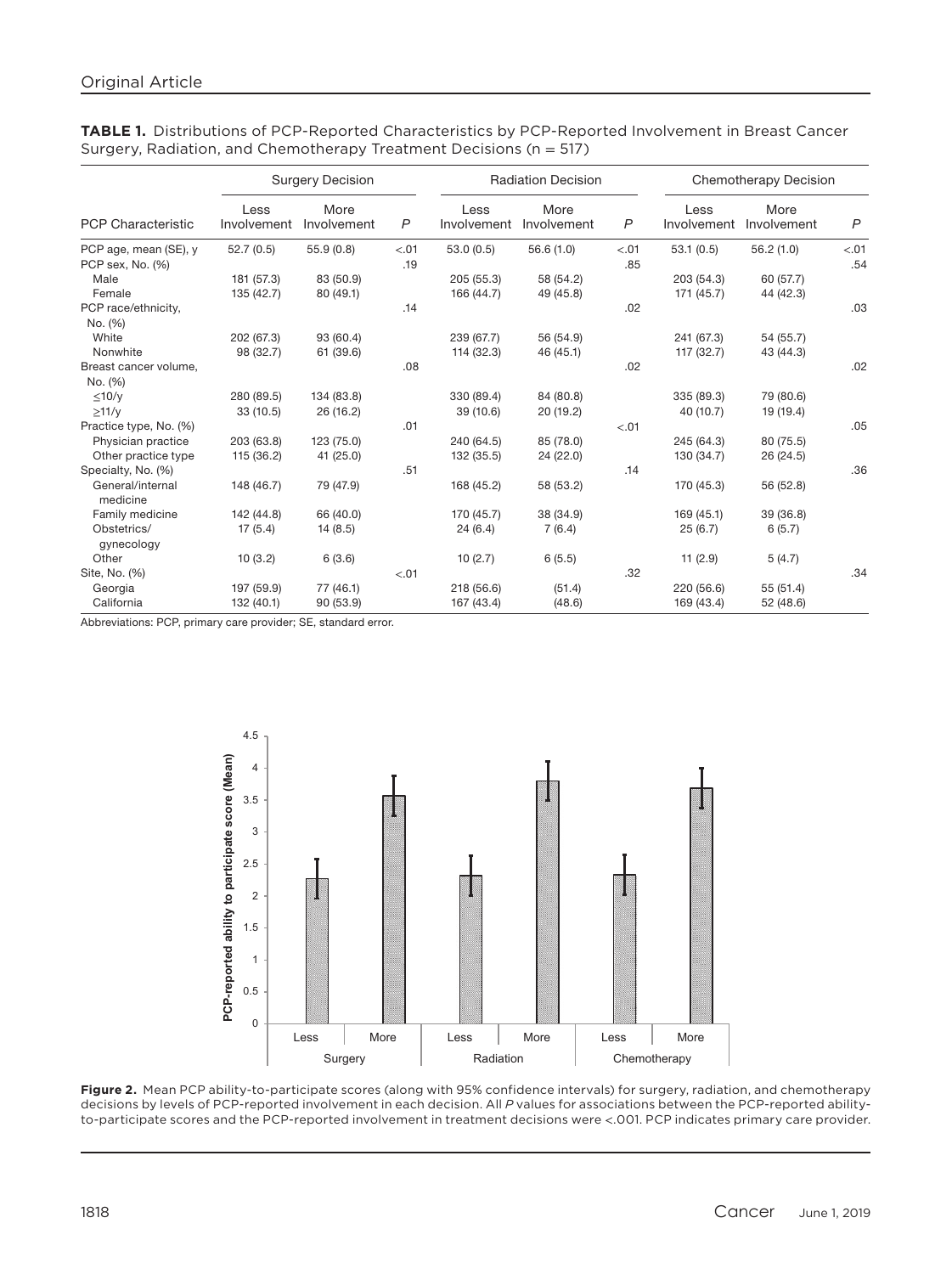Figure 2 displays the mean scores for the PCP-reported ability to participate in decision making across levels of PCP-reported involvement in each of the 3 treatment decisions. The PCP-reported ability to participate was positively associated with the level of participation in all 3 treatment decisions. PCPs with higher mean ability-to-participate scores were more likely to report more involvement (vs less involvement) in surgical decisions (mean, 3.6 vs 2.3), radiation decisions (mean, 3.8 vs 2.3), and chemotherapy decisions (mean, 3.7 vs 2.3; all *P* values < .001).

We also assessed the distribution of the individual components of the PCP-reported ability-to-participate scores among those who reported that they were involved in the treatment decisions. Of the 34% of PCPs who reported more involvement in surgery decisions, 22% reported that they were not comfortable having these discussions, and 17% reported that they did not have the necessary knowledge to participate in treatment decision making. Of the 23% who reported more involvement in radiation decisions, 16% reported that they were not comfortable having these discussions, and 14% reported that they lacked the confidence to help with these decisions. Similar gaps in comfort, knowledge, and confidence were seen among those who reported that they were more involved in chemotherapy decisions also (Fig. 3).

Figure 4 displays the multivariate-adjusted associations between the PCP-reported ability to participate in treatment decision making and their level of involvement in surgery, radiation, and chemotherapy decisions. The odds of PCPs reporting more involvement in surgical treatment decisions increased more than 6-fold for each unit increase in their ability-to-participate scores (odds ratio [OR], 6.01; 95% confidence interval [CI], 4.16-8.68; Fig. 4). Similar statistically significant and positive associations were seen for the radiation and chemotherapy decisions (OR for radiation, 8.37; 95% CI, 5.16-13.58; OR for chemotherapy, 6.56; 95% CI, 4.23-10.17; Fig. 4). PCP age was positively associated with more PCP-reported involvement in surgery and radiation decisions (OR for surgery, 1.41; 95% CI, 1.04-1.91; OR for radiation, 1.58; 95% CI, 1.09-2.28) but not chemotherapy decisions (OR, 1.38; 95% CI, 0.98-1.95; Fig. 4).

We also examined the validity of PCPs' reports of their participation in the treatment decisions by comparing them with patients' reports of their PCPs' participation in their breast cancer treatment decisions



**Figure 3.** Distributions of the components of the PCPs' ability-to-participate scores among PCPs who reported that they were more involved in treatment decisions: (A) surgery decisions ( $n = 167$ ), (B) radiation decisions ( $n = 107$ ), and (C) chemotherapy decisions ( $n = 111$ ). PCP indicates primary care provider.

(517 PCPs linked to 1077 patients). There was a clear pattern of concordance for all 3 decisions, which are displayed in Supporting Table 1. PCPs' reporting of their participation in surgery and radiation decisions was concordant with patients' reporting of the PCPs' involvement in their treatment decisions (both *P* values  $\lt$  .01).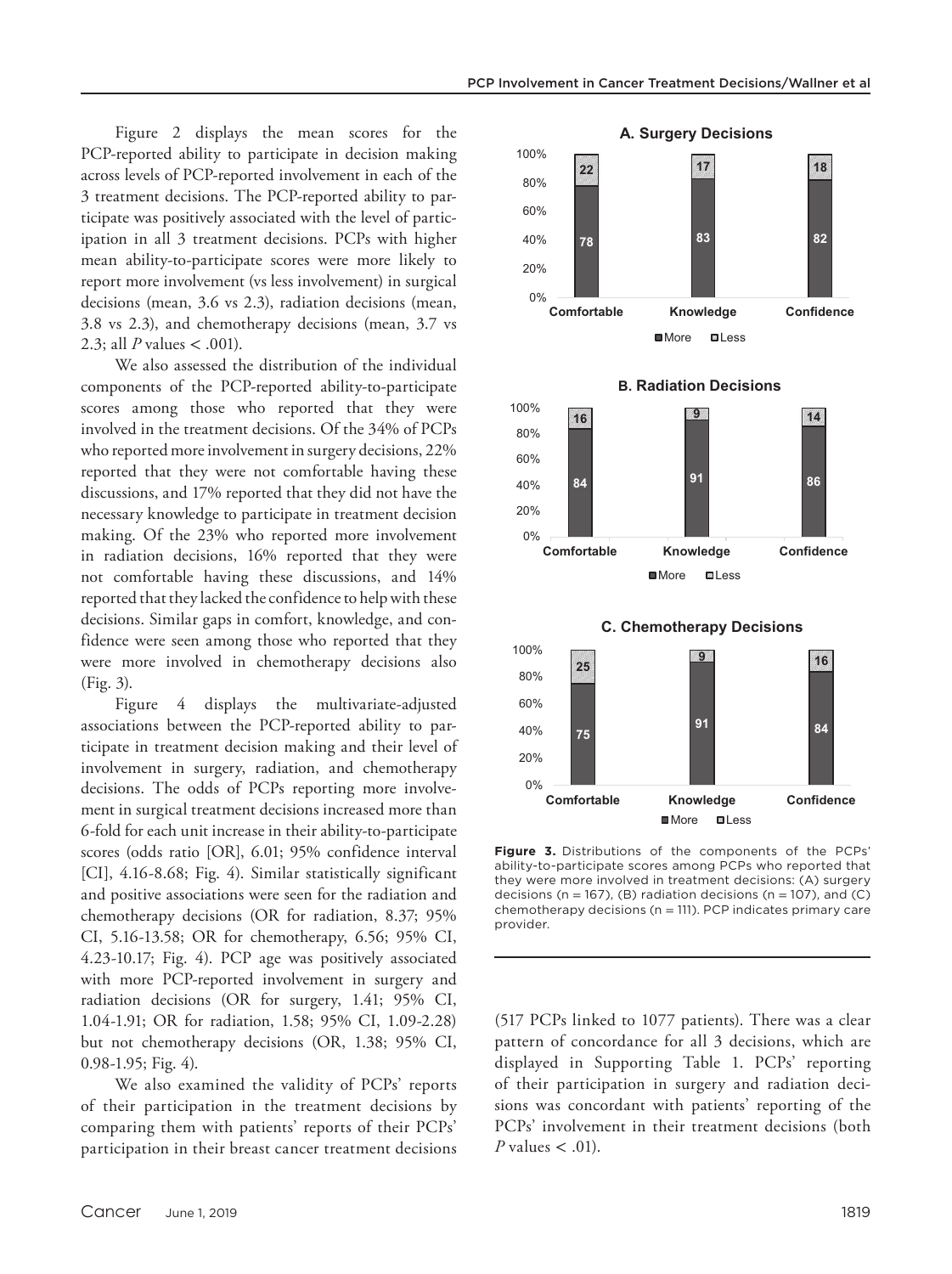# Original Article





## **DISCUSSION**

Our findings from this sample of PCPs who treat women with early-stage breast cancer in general practice settings suggest that up to a third of PCPs report that they are involved in multimodal breast cancer treatment decisions, including surgical, radiation, and chemotherapy decisions. In addition, older PCPs and those who more positively appraise their ability to participate in these decisions are more likely to be involved in these decisions. However, little variation is seen in PCP-reported involvement in these decisions across PCP-reported practice factors. To our knowledge, this is one of the first studies to assess the extent to which PCPs are involved in these complex treatment decisions and to examine factors associated with their level of involvement.

Our results suggest that up to a third of PCPs participate in breast cancer surgery decisions, but they participate less often in radiation and chemotherapy decisions. Prior literature suggests that PCPs may be increasingly called upon to engage in cancer treatment decision making.<sup>12,13</sup> Our prior work with the iCanCare study patient participants found that more than onethird of women reported that their PCP was involved in their breast cancer treatment decisions, and this participation was greatest among minority women, those with less education, and those with more comorbidities.<sup>12</sup> In addition, prior research suggests that more than onethird of men with prostate cancer report that their PCP helped them with their treatment decision.<sup>13</sup> Our findings expand upon this prior work by investigating PCPs' reports of involvement in different cancer treatment decisions. As initial treatment options for early-stage breast cancer increasingly become more nuanced, PCPs may be more often consulted by their patients for

their input. As such, efforts to educate PCPs about the specifics of the various treatment options so that they can effectively support patients in making high-quality decisions appear warranted.

Our findings also suggest that PCP involvement in these treatment decisions is more common among PCPs who positively appraise their ability to participate in these decisions. Although the majority of PCPs in this sample positively appraised their ability to participate in these decisions, a notable minority of PCPs reported gaps in their ability to participate despite also reporting that they were involved in these treatment decisions. This included PCPs who reported that they were not comfortable with participating in these decisions, did not have the knowledge necessary to do so, and were less confident in their ability to help with these decisions. We also assessed whether PCPs' appraisal of their ability to participate varied across patient demographic characteristics such as age, race, education, and insurance status, and we found very little variation (data not shown). Thus, our findings highlight that opportunities exist to improve PCPs' knowledge about breast cancer treatment options as well as their confidence in their ability to participate in cancer treatment decision making more broadly.

Because PCPs are typically the providers that manage patients' other comorbidities and general medical care, they often have more established relationships with their patients. As a result, they may be more attuned to the preferences and values of their patients than cancer specialists whom patients have only recently met. $^{17}$  Yet, discussions about how to best support PCPs' involvement in teambased cancer care often focus on their involvement after the initial treatment process is complete, and they often do not encompass their involvement both before and during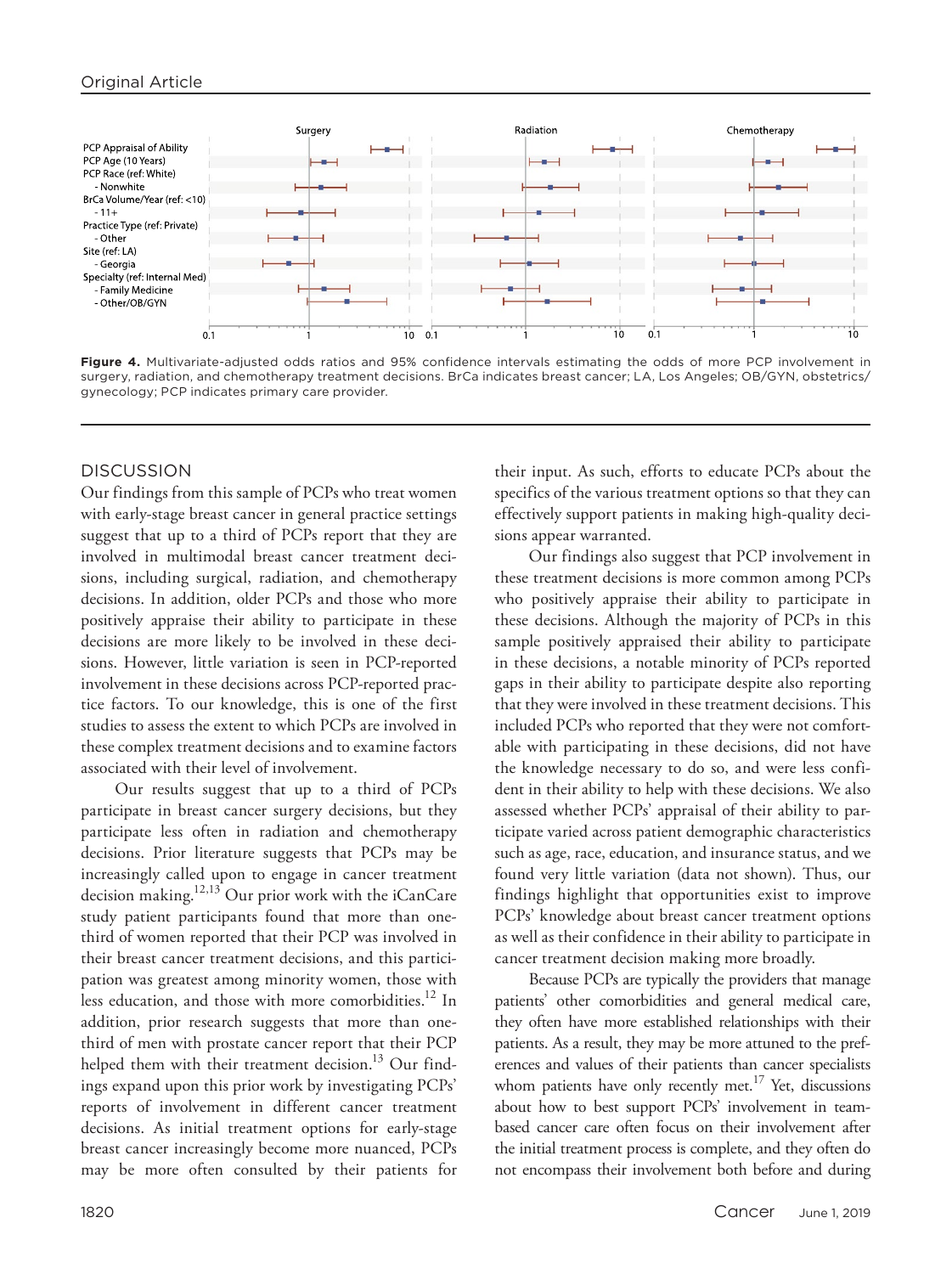treatment. A growing body of evidence supports the idea that PCPs want to be involved in the care of patients with cancer throughout the continuum.<sup>18-21</sup> If PCPs are engaged during the active-treatment phase already, involving them in initial treatment decisions may provide an additional opportunity for shared decision making.

Our prior work suggests that engaging other individuals who provide decision support and using online communication tools during the breast cancer decision process lead to more deliberative treatment decisions.<sup>1,2</sup> It is, therefore, plausible that additional provider engagement in the decision-making process may lead to a more deliberative and preference-sensitive decision. However, prior research suggests that receiving help from a PCP did not influence treatment patterns in men with localized prostate cancer.<sup>13</sup> Therefore, the extent to which PCP involvement in the treatment decision may influence a patient's appraisal of the decision-making process and the ultimate treatment decision itself remains poorly understood.

This study has a number of strengths, including the sampling of primary care physicians who care for patients with breast cancer, a high response rate for a primary care survey, and the validation of PCP reports of engagement against patient experiences. However, there are limitations that merit comment. First, we do not have a direct measure of clinician involvement in decision making. However, we did find that clinician and patient reports were concordant. Second, the study was cross-sectional, so our ability to make inferences about the temporality of these associations is limited. Third, we do not have information on the content of these conversations, nor do we know whether the patient or PCP initiated them. Fourth, because this was an observational study, we are unable to account for unmeasured confounders. Finally, our population included PCPs in Los Angeles County, California, and Georgia; thus, generalizability to other populations may be limited.

In conclusion, up to one-third of PCPs report participating in multimodal breast cancer treatment decisions. Yet, gaps exist in PCPs' self-reported knowledge about these treatment options and in their confidence in their ability to help patients with these decisions. Efforts to better incorporate and communicate with PCPs and to educate them about the specifics of cancer treatments may be warranted to promote collaborative cancer care.

## FUNDING SUPPORT

This work was funded by grant P01CA163233 from the National Cancer Institute to the University of Michigan and by a research grant from the University of Michigan Rogel Cancer Center. Lauren P. Wallner's time was also supported by grant K07 CA201052 from the National Cancer Institute. Cancer incidence data collection was supported by the California Department of Public Health pursuant to California Health and Safety Code Section 103885; by the Centers for Disease Control and Prevention's National Program of Cancer Registries under cooperative agreement 5NU58DP003862-04/DP003862; and by the National Cancer Institute's Surveillance, Epidemiology, and End Results Program under contract HHSN261201000140C awarded to the Cancer Prevention Institute of California, under contract HHSN261201000035C awarded to the University of Southern California, and under contract HHSN261201000034C awarded to the Public Health Institute. Cancer incidence data collection in Georgia was supported by the National Cancer Institute under contract HHSN261201300015I (task order HHSN26100006) and by the Centers for Disease Control and Prevention under cooperative agreement 5NU58DP003875-04-00. The ideas and opinions expressed herein are those of the authors. The State of California, the Department of Public Health, the National Cancer Institute, and the Centers for Disease Control and Prevention and their contractors and subcontractors had no role in the design or conduct of the study; in the collection, management, analysis, or interpretation of the data; or in the preparation, review, or approval of the manuscript.

#### CONFLICT OF INTEREST DISCLOSURES

Allison W. Kurian reports a research grant to her institution from Myriad Genetics outside the submitted work. Reshma Jagsi reports grants from the National Institutes of Health, the Doris Duke Charitable Foundation, the Komen Foundation, and the Greenwall Foundation; personal fees from Vizient and Amgen for consulting; and stock options from Equity Quotient outside the submitted work. The other authors made no disclosures.

## AUTHOR CONTRIBUTIONS

**Lauren P. Wallner:** Conceptualization (including questionnaire design), methods, data collection, data analyses, and writing and editing of the original and final manuscripts. **Yun Li:** Statistical and formal data analyses and visualization. **M. Chandler McLeod:** Statistical and formal data analyses and visualization. **Joan Gargaro:** Analysis, administration, visualization, and editing. **Allison W. Kurian:** Methods and review and editing. **Reshma Jagsi:** Methods and review and editing. **Archana Radhakrishnan:** Methods and review and editing. **Ann S. Hamilton:** Data collection and methods. **Kevin C. Ward:** Data collection and methods. **Sarah T. Hawley:** Conceptualization, methods, review and editing, funding, and supervision. **Steven J. Katz:** Conceptualization, methods, review and editing, funding, and supervision.

#### REFERENCES

- 1. Wallner LP, Li Y, McLeod MC, et al. Decision-support networks of women newly diagnosed with breast cancer. *Cancer*. 2017;123:3895-3903.
- 2. Wallner LP, Martinez KA, Li Y, et al. Use of online communication by patients with newly diagnosed breast cancer during the treatment decision process. *JAMA Oncol*. 2016;2:1654-1656.
- 3. Maly RC, Umezawa Y, Ratliff CT, Leake B. Racial/ethnic group differences in treatment decision-making and treatment received among older breast carcinoma patients. *Cancer*. 2006;106:957-965.
- 4. Maly RC, Umezawa Y, Leake B, Silliman RA. Determinants of participation in treatment decision-making by older breast cancer patients. *Breast Cancer Res Treat*. 2004;85:201-209.
- 5. Hawley ST, Griggs JJ, Hamilton AS, et al. Decision involvement and receipt of mastectomy among racially and ethnically diverse breast cancer patients. *J Natl Cancer Inst*. 2009;101:1337-1347.
- 6. Stiggelbout AM, Jansen SJ, Otten W, Baas-Thijssen MC, van Slooten H, van de Velde CJ. How important is the opinion of significant others to cancer patients' adjuvant chemotherapy decision-making? *Support Care Cancer*. 2007;15:319-325.